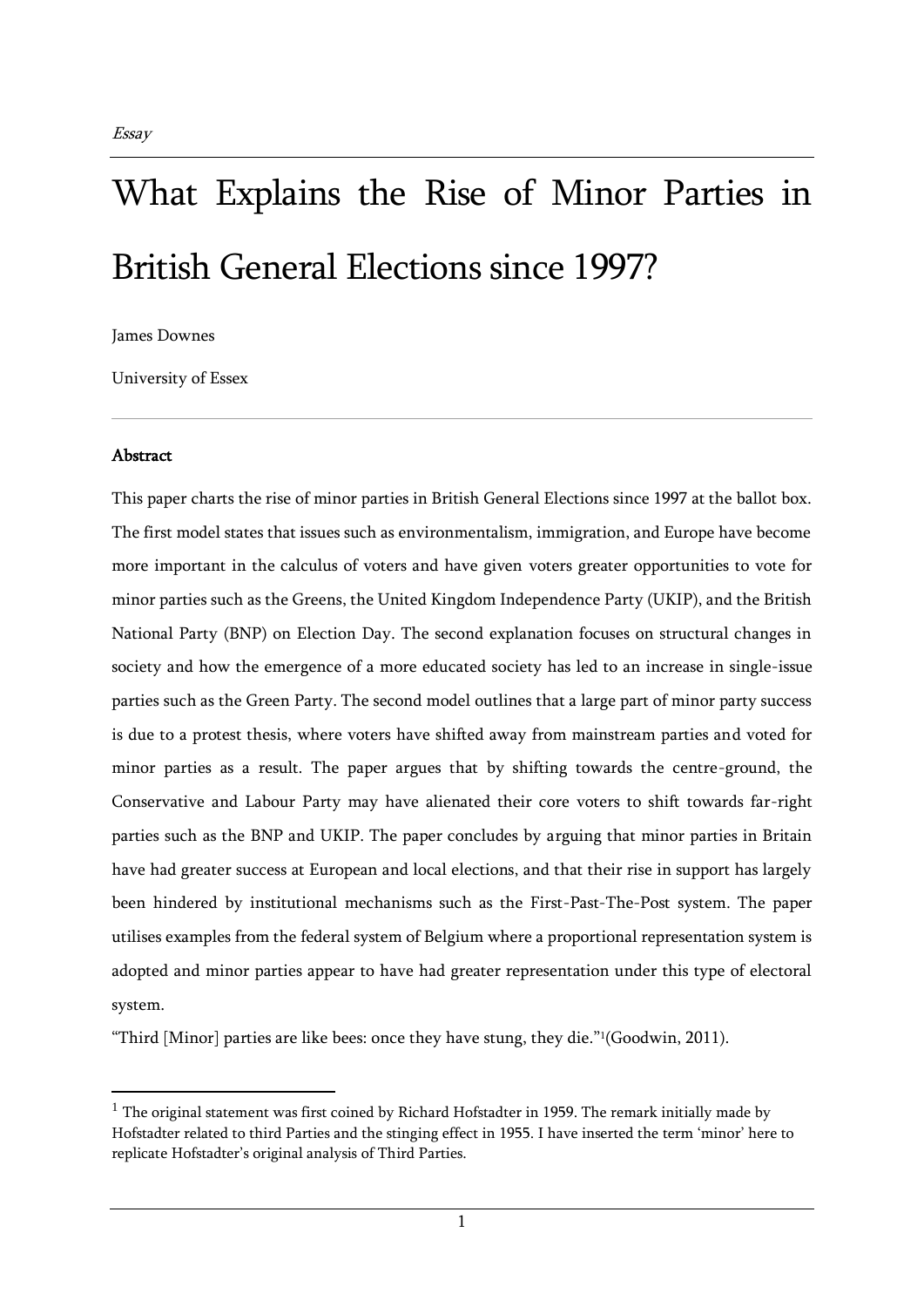## Keywords: UK Elections, minor parties, mainstream parties

## **Introduction**

In the political science literature, the study of minor parties is a relatively new phenomenon. (Meguid, 2005; Birch, 2009; Goodwin et al., 2007). Since 1997, a number of minor parties have increased their vote share at the national level $^{22}$ (Webb, 2005). Independent candidates such as Dr Richard Taylor have experienced success, running for Parliament in 2001 and winning  $^{33}$ (Webb, 2005). The landmark for minor party success came at the 2010 General Election, where the Green Party gained its first Member of Parliament (MP) in the constituency of Brighton Pavilion (Walker, 2010). Parties such as UKIP and to a lesser extent, the BNP, also continued their rise at the national level in the 2010 General Election. $4<sup>4</sup>$ This paper charts the rise of minor parties in British General Elections post-1997<sup>5</sup> and the mechanisms responsible, from both a theoretical and empirical perspective. The first section of the paper defines the concept of the term 'minor parties' and outlines General Election data since 1997. I utilise two models from contemporary political science literature to explain the mechanisms for the rise in support: the Opportunities and Social Structure Model and the Protest Thesis Model.6The second section includes a brief caveat, analysing the limitations to minor party success since 1997 at the national level.<sup>7</sup>

 $2$  Data showing the increase in support for the minor parties will be outlined later on in the paper.

<sup>&</sup>lt;sup>3</sup> Dr Richard Taylor was the Independent MP for Wyre Forest between 2001 and 2010 and lost his seat at the 2010 General Election.

<sup>4</sup> From now on, the United Kingdom Independence Party and the British National Party will be referred to as UKIP and the BNP respectively.

 $<sup>5</sup>$  The minor parties that I have chosen to include in this analysis are the British National Party, the United</sup> Kingdom Independence Party and the Green Party. The Respect Party will only feature intermittently in this essay. I will not include parties such as the United Kingdom Referendum Party, or parties that are dominant in Northern Ireland Politics such as Sinn Fein and the Democratic Unionist Party, as these parties either abstain from sitting in Westminster or are more predominant in the politics that shape Northern Ireland. Additionally, I will not explore the SNP in this paper as I do not deem this party to be a minor party, due to its electoral predominance in Scottish Politics.

 $6$  This Model focuses on the perceived negativity or weakness of mainstream parties on behalf of the electorate. A general feeling of alienation is prevalent here. Minor parties such as the BNP and UKIP are the major beneficiaries from this Model.

 $7$  This argument focuses on the effect of institutional factors such as electoral systems which can hinder and aid minor parties on the whole.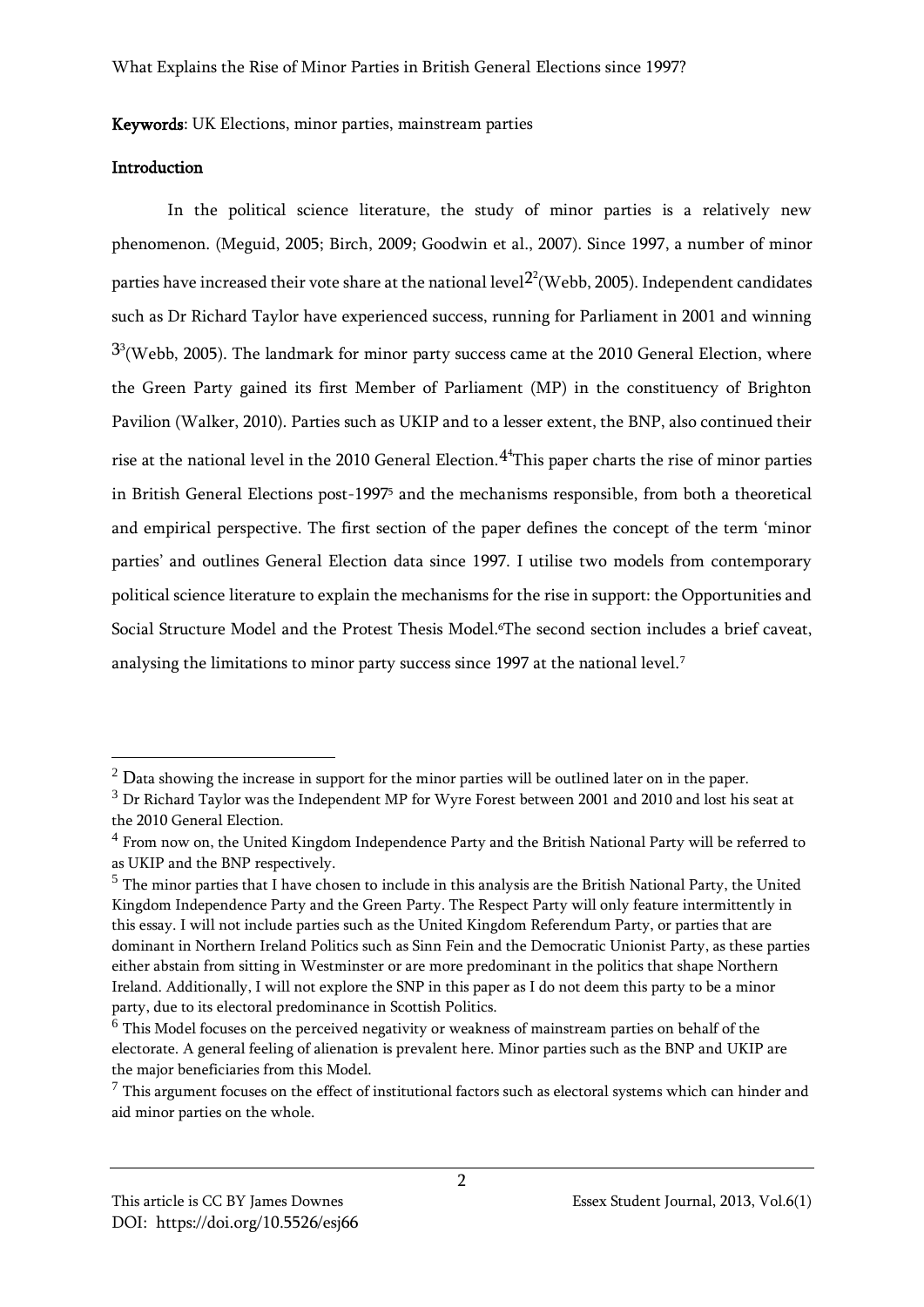#### What defines a Minor Party in the United Kingdom?

Disagreements have arisen within the political science literature in defining minor parties. (Meguid, 2005; Copus et al., 2009). A myriad of labels have been used to define minor parties, ranging from 'hinge' parties, to labels such as 'anti-system', 'pro-system', 'niche' parties and 'antiestablishment' parties (Copus et al., 2009, p. 9). Sartori (1976) defines minor parties in terms of their blackmail capacity and of the way in which they can influence mainstream parties through their blackmail potential. The Copus et al. terminology defines minor parties as having a small electoral base that competes regularly at general and local elections. The Copus et al. definition is adopted instead of the Sartori model as it provides a more comprehensive definition overall, with the Sartori classification merely focusing on the blackmail capacity of minor parties. Furthermore, political parties such as the Green Party do not act in a blackmail capacity, thus limiting the scope of the Sartori model.

Minor parties in the United Kingdom tend to operate around different ideologies and have divergent spatial positions (Clarke et al. 2004). In terms of spatial location, minor parties have tended to compete spatially around a narrow electoral space. Parties such as the BNP and UKIP have predominantly acted as protest parties in capturing support (Goodwin et al., 2009). UKIP competes electorally towards the far-right of the ideological spectrum and has tended to appeal to disaffected Conservative supporters on policy areas such as the European Union (Abedi et al., 2009). On the whole, the BNP adopts a different spatial position. Similarly, to UKIP, the BNP positions itself towards the right- wing of the spectrum on issues such as immigration, the European Union, law and order. However, in contrast to UKIP, the BNP have adopted a left-wing view on the economy as the party seeks to nationalize core services and holds sceptical views towards privatization (Goodwin, 2007). Conversely, the Green Party traditionally adopts a moderate centreleft ideological position, and their core policy issue is the environment (Birch, 2009).

## Minor Party General Election Data Post-1997

Traditionally, minor parties have performed better in European and local level elections, with scholars arguing that voters vote for minor parties at these elections due to dissatisfaction with mainstream parties. Other explanations centre on the differing electoral system that is used to elect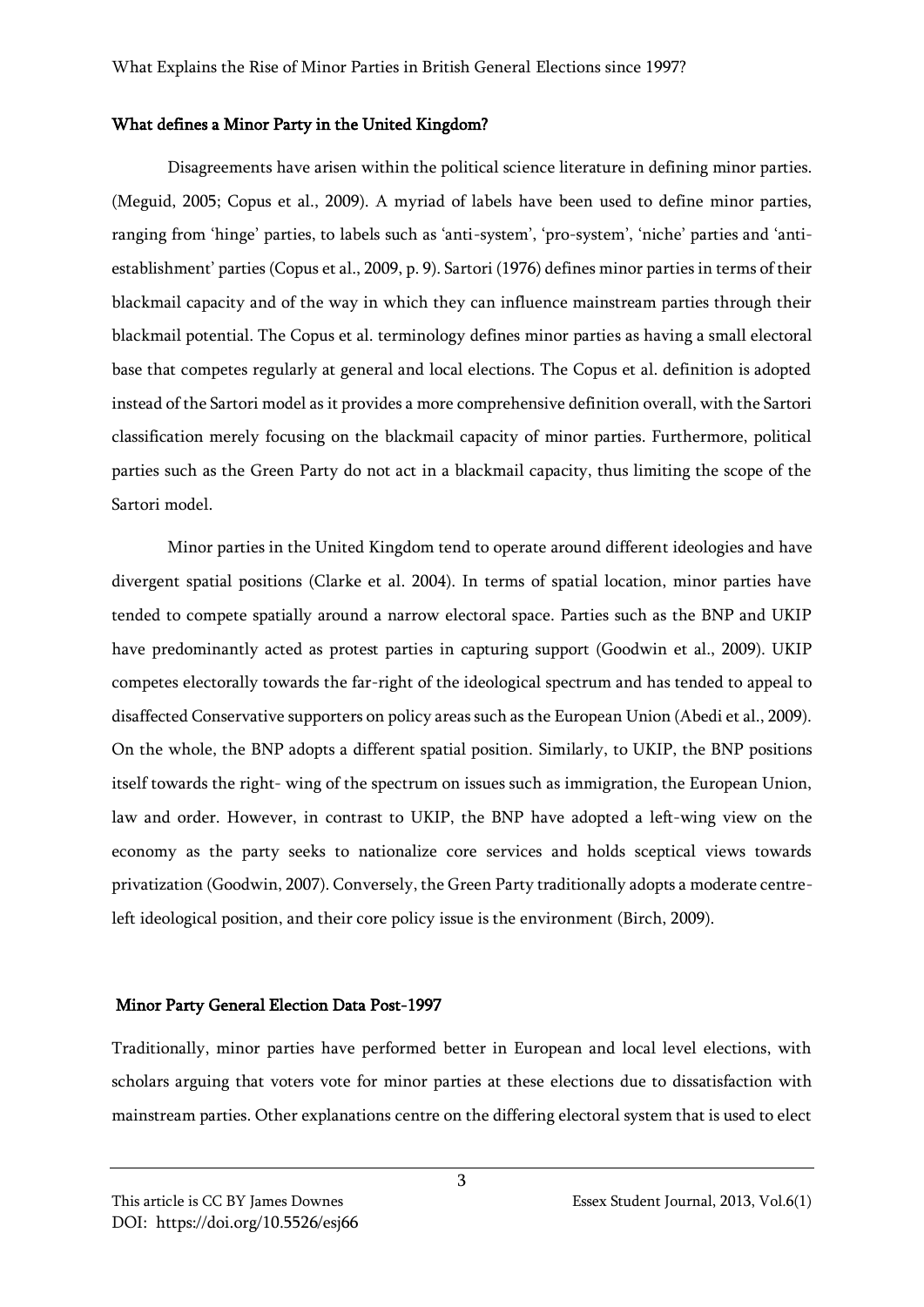representatives from member states in European Parliament elections (Goodwin, 2007). Election data in the United Kingdom since 1997 shows empirically how parties' vote shares have increased in Westminster elections. Table 1 shows the evolution of vote shares since 1997 for both the minor and mainstream parties in the United Kingdom. The table shows that support for mainstream parties at General Elections has decreased since 1997, with the Conservative and Labour Party experiencing the sharpest decrease in support. In turn, minor parties such as the Greens, UKIP, and the BNP have increased their overall vote shares (Bastion, 2010).

## 1. The Green Party:

The Green Party gained 0.21% of the total vote at the 1997 General Election and marked a decline from the 1992 General Election when the party received 0.52% of the total vote. Since the 1997 General Election the Green Party has increased its share of the vote at every General Election apart from the 2010 General Election. Whilst the Green Party vote decreased from 1.04% in 2005 to 0.96% in 2010 (Electoral Reform Society, 2010; Kimber, 2012), the party received its first Green MP in Parliament with Dr. Caroline Lucas gaining the seat of Brighton Pavilion. This marked a breakthrough for the party (Birch, 2010).

## 2. UKIP:

The overall vote share for UKIP has increased since 1997. The party's vote share went from 0.34% in 1997 to 1.48% in 2001 (Kimber, 2012). The party received its highest overall share of the vote at the 2005 and 2010 General Elections. The party achieved 2.20% and 3.10% of the vote respectively in the 2005 and 2010 General Elections. Though the party received 920,000 votes at the 2010 General Election, UKIP were not able to capitalise on this and win a seat in the House of Commons (Electoral Reform Society, 2010). The inability of UKIP to win a seat at the 2010 General Election can largely be explained by the mechanics of the First-Past-The-Post electoral system which tends to penalise smaller parties and reduce the chances of these parties translating their vote shares into seats (Duverger, 1972).

## 3. The BNP:

Similar to UKIP, the BNP has failed to translate aggregate level increases to individual level increases in constituencies across the UK. From 1997 onwards, the British National Party has increased its share of the vote at every General Election. The percentage of votes for the party in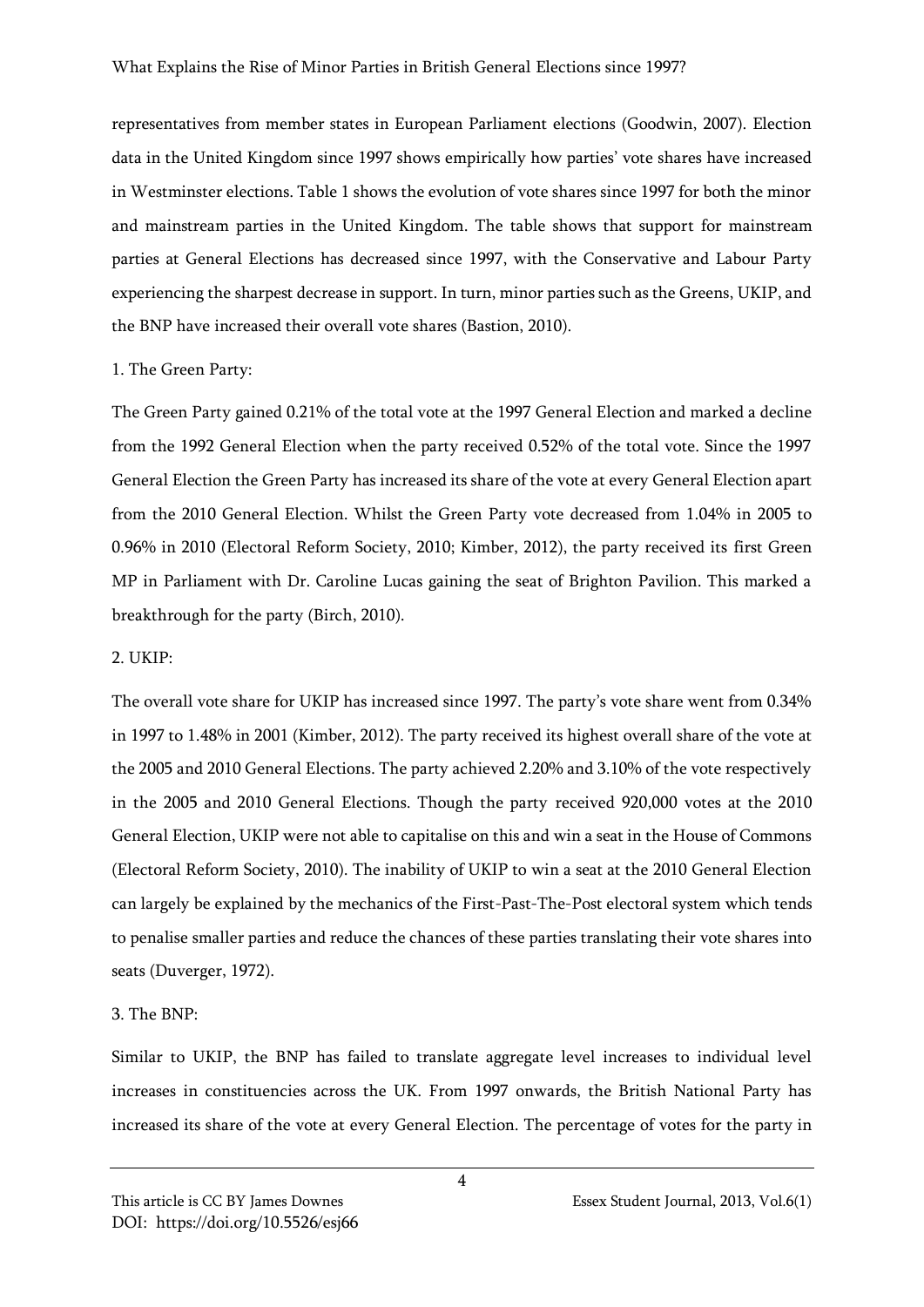1997 was 0.1% and in 2002 had increased to 0.2%. The party has gained its highest levels of support in 2005 and 2010, where the party gained 0.7% and 1.9% of the overall vote respectively (United Kingdom General Election Results Database, 2010). Although the party increased its vote share to nearly 2% at the 2010 General Election, the BNP failed to capture any seats in Westminster.8Empirically speaking, minor parties have increased their vote share at Westminster elections yet have failed to translate these vote shares into seats since 1997 and have tended to perform better at European Parliament and local level elections.

| <b>General Election Year</b> | <b>Conservatives</b> | Labour | Liberal Democrat | Green    | <b>UKIP</b> | <b>BNP</b> |
|------------------------------|----------------------|--------|------------------|----------|-------------|------------|
| 1997                         | 30.70%               | 43.20% | 16.80%           | 0.30%    | 0.30%       | 0.10%      |
| 2001                         | 31.70%               | 40.70% | 18.30%           | $0.60\%$ | 1.50%       | 0.20%      |
| 2005                         | 32.40%               | 35.20% | 22.00%           | 0.90%    | 2.20%       | 0.70%      |
| 2010                         | 36.10%               | 29.00% | 23.00%           | 0.90%    | 3.10%       | 1.90%      |

Table 1: Evolution of Vote Shares post-1997 at UK General Elections (Kimber, 2012)

## Two Divergent Models that Explain the Rise of Minor Parties post-1997

## Model I- Opportunities and Social Structure Model

This Model is two-fold in its explanation of the success of minor parties' post-1997 at UK General Elections.

i. New Policy Avenues giving rise to greater voting opportunities:

This Model states that minor party success at UK General elections since 1997 can be attributed to new policy avenues, such as environmentalism, that have given younger middle class voters greater incentives to vote at General elections for credible moderate parties, such as the UK Green Party

 $^8$  Since the 2010 General Election, the BNP has faced competition from the English Defence League and the party has been marred by a series of internal disputes.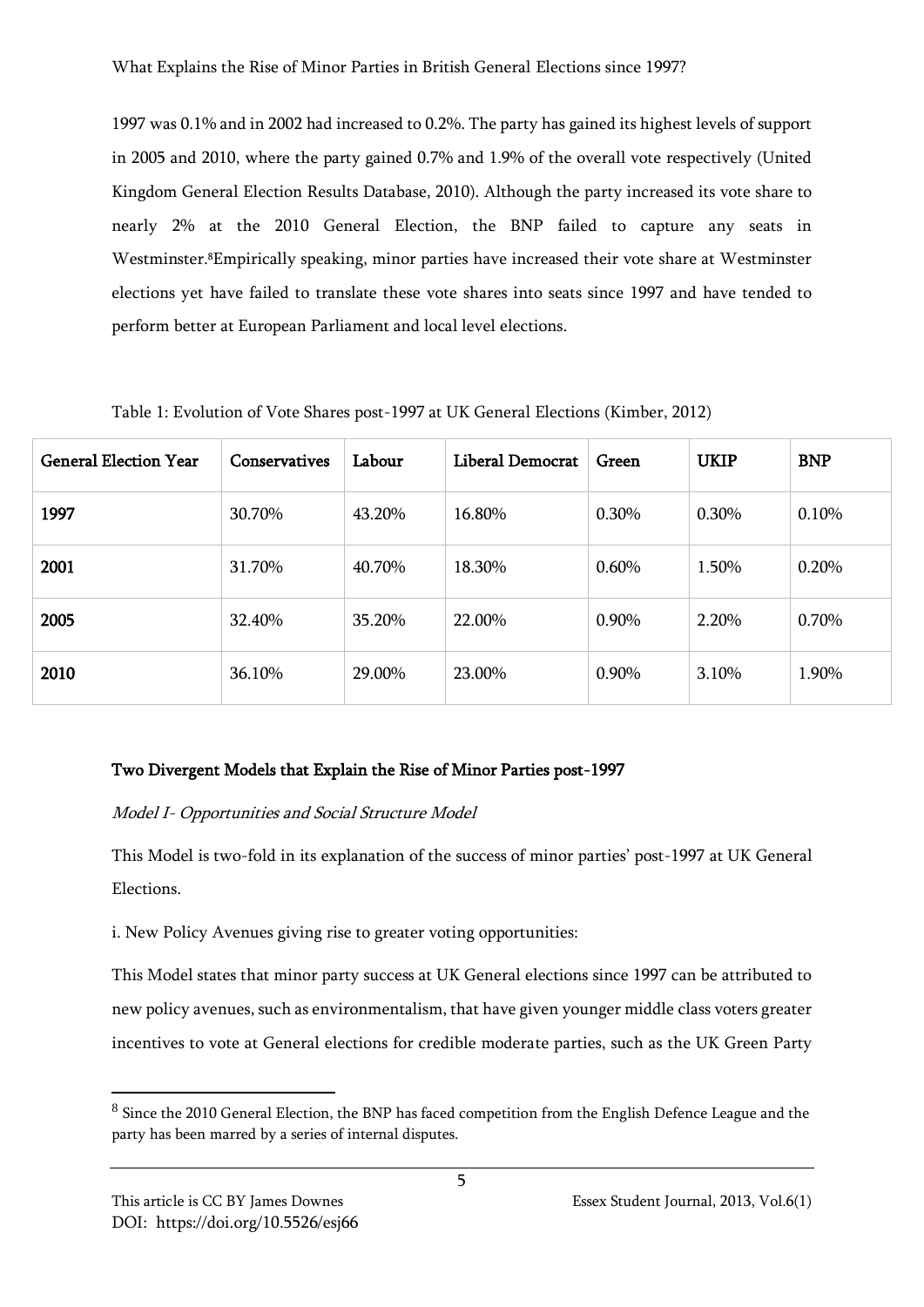(Birch, 2009). According to scholars such as Birch (2009), the UK Green Party is perceived to be the most competent party in resolving environmental issues, thus drawing a range of middle class young voters to vote for the party. Nonetheless, the predominant rise of core issues such as immigration and unemployment in the policy making arena has facilitated the rise and relative success of both the UKIP and the BNP post-1997. These anti-political establishment parties have surfaced, providing voters with opportunities to vote for parties whose policies are solely dominated by issues of discontent (Goodwin, 2007). Empirical research conducted by YouGov indicates that a large extent of gains on behalf of both parties post-1997 were achieved by the party attracting supporters who generally adopt an anti-immigrant and anti-European stance (Goodwin et al., 2010).<sup>9</sup>

## ii. The changing social structure of society:

The Model posits that the social structure of society in the UK has changed. Inglehart's (1990) postmaterialist thesis emphasises that society is structured on a different basis in the post-globalized world, with western economies shifting increasingly from industrial manufacturing towards a service based economy (Hay, 1999). Greater emphasis was placed on education in empowering the individual in society (Berlin, 2004).<sup>10</sup> The emergence of a more educated society and an embracing of the post-materialist agenda through a green economy may explain why liberal and arguably single-issue parties<sup>11</sup> such as the UK Green Party have made significant inroads at Westminster Elections (Birch, 2009). Issues such as environmentalism have arguably empowered younger voters, conceivably breaking down core socialization ties (Clarke et al., 2004) and giving greater opportunities to vote and influence the political system (Birch, 2009). Inglehart's thesis may also explain why parties such as the BNP and UKIP have gained support, as the effect of the postmaterialist thesis may be that, paradoxically, embracing the globalized and economically

 $9$  See the YouGov 2009 European Parliament study.

 $10$  This conforms to the positive conception of liberty. Both the negative and the positive conceptions of liberty were differentiated in Berlin's seminal work that focused on the divergent two concepts of liberty. A core tenet of New Labour was the doctrine of equality of opportunity which replaced the former democratic socialist goal of the party, pertaining to equality of outcome.

<sup>&</sup>lt;sup>11</sup> Parties such as the Green Party and, to a lesser extent, both the UKIP and the BNP, can be viewed as parties which have single-interests in terms of the policy sphere. For example, the UK Green Party espouse environmentalism and pursue shallow ecological policies, but parties such as the BNP and UKIP predominantly adopt policies focussed specifically on the issue of Immigration or Europe respectively.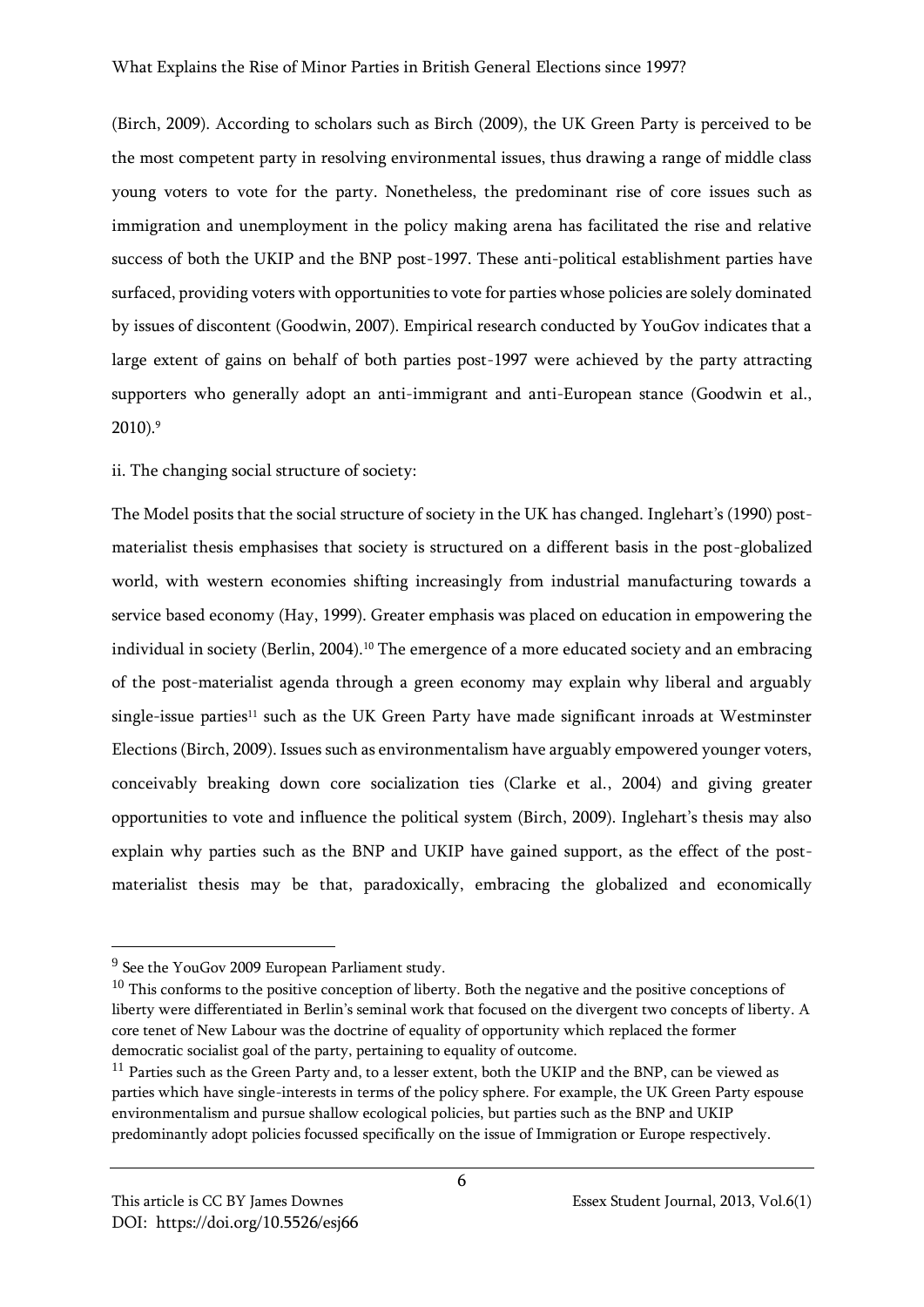interdependent world (Beitz, 1979) may have fostered the nationalistic and anti-European attitude of both the far-right parties and their voters.

Similarly, the Dunleavy (1980) thesis asserts that new sectoral cleavages have emerged that cut across traditional social class divides. With higher levels of unemployment and the decline of working class occupations under both the Thatcherite and New Labour governments, the BNP have fed on the discontent of the working classes (Jones, 2011). With unemployment highly concentrated in old mining towns and general discontent with New Labour's shift to the centreright, the BNP support has won extensive political capital in areas which have high levels of relative deprivation (Goodwin et al., 2010). The BNP has also campaigned on the necessity to reverse the globalized economy of the UK, impose tariffs on foreign products and implement a nationalist based economy (Copsey, 2011). Factors such as these may explain the success of parties such as the BNP since 1997.

## Model II- The Protest Thesis Model

This model posits that minor parties have accrued increasing levels of electoral success due to a perceived negativity towards mainstream parties. Mainstream parties in the UK have failed "to aggregate and represent adequately the diverse range of views and interests that make up the political dynamic" (Copus et al., 2009).

## i. The BNP:

If one observes the UK Labour Party and the general electoral fortunes of the BNP since 1997, protest voting and greater electoral volatility may have conceivably led to the increase in support for the BNP. However, there is no clear data that can empirically verify the causality of this claim. Blair's premiership as Labour Prime Minister saw a shift in policies, with the revision of Clause IV which outlined the party's historical commitment towards the nationalisation of public services. New Labour now espoused privatization policies and arguably the party shifted towards the spatial position of the centre-right (Odmalm, 2012). The Labour Party maximized its electoral position by conforming to the Downsian Model and seeking the median voter (Downs, 1957). The perceived notion amongst many working class voters was that New Labour had abandoned the working class, by embracing higher levels of immigration to the detriment of British workers (Goodwin et al.,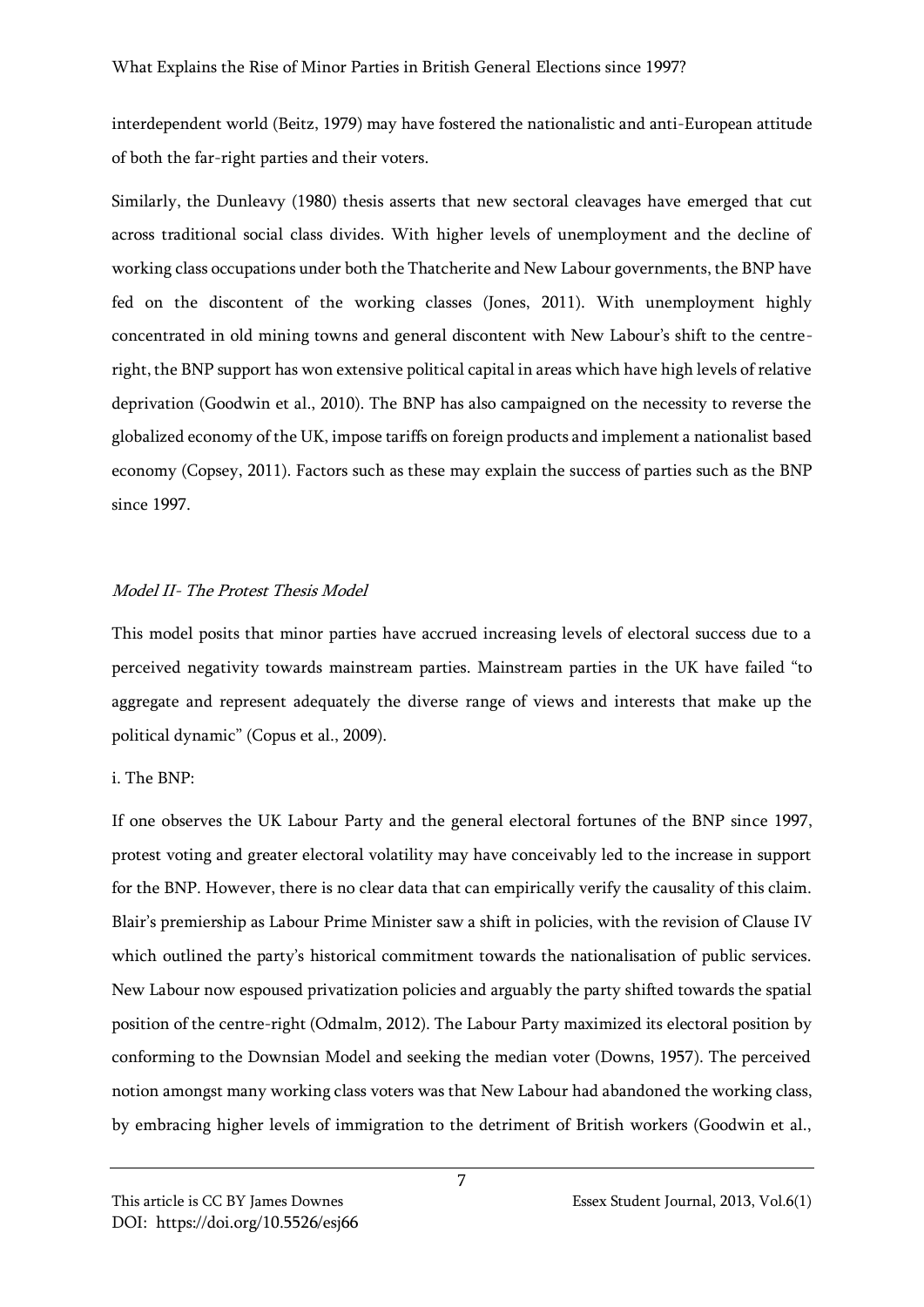2009). With higher levels of unemployment in manual industry and a perceived fear amongst working class voters that directly equated higher levels of unemployment with increased levels of immigration, it appears that the protest thesis holds.

Concurrently, Goodwin and Ford have shown an empirical relationship between former disaffected working class Labour voters voting for the BNP (Goodwin 2007). Linehan hypothesized a similar statistical model which purports that an increase of BNP support, not only at local, but also at national elections post-1997, can be attributed to protest voting by traditional former working class Labour voters (Linehan, 2005). The BNP has sought to distinguish itself outside the political sphere, as an anti-political establishment party, with its strong stance on immigration and a strong nationalistic state directly opposed to the UK Labour Party's stance on these issues, and to a lesser extent, the UK Conservative Party (Abedi, 2009). Goodwin remarks on the "disaffected white working class" who feel betrayed by the ideological shift of the Labour Party and have thus protested in an antipathetic manner, either directly or indirectly by voting for the BNP (Goodwin, 2011, p. 98).

## ii. The UKIP:

The UKIP sees itself "as a challenger to the parties that make up the political establishment" (Abedi, 2009, p. 74). The notion that mainstream parties are perceived to be weak on policy issues such as immigration arguably leads to direct political capital for UKIP. Ideologically, UKIP is a Eurosceptic centre-right party, its support is drawn primarily from antipathetic right-wing Conservative party voters, who feel disaffected by the current policies of the Conservative hierarchy in relation to Europe and immigration (Goodwin et al. 2009). The Conservative Party's policy on the Euro has arguably had a detrimental effect on their right-wing support base. The issue has become side-lined under Cameron's period as party leader, with the party preferring to ignore the toxic issue of Europe, by advocating that any future decision on Europe would be decided through a referendum on the issue (Goodwin et al., 2009). UKIP provides an alternative for disaffected right-wing voters, with their tough stance on immigration and their hostility towards supranational institutions, therefore providing a basis for disaffected former Tory voters to join (Daniel, 2005). UKIP has operated as a blackmail party in the Sartori (1976) mould, by shifting the Conservatives towards the right, in order to counteract the threat posed by UKIP. Empirical research solidifies the protest thesis by showing that the majority of UKIP respondents' attitudinal predictors are ideologically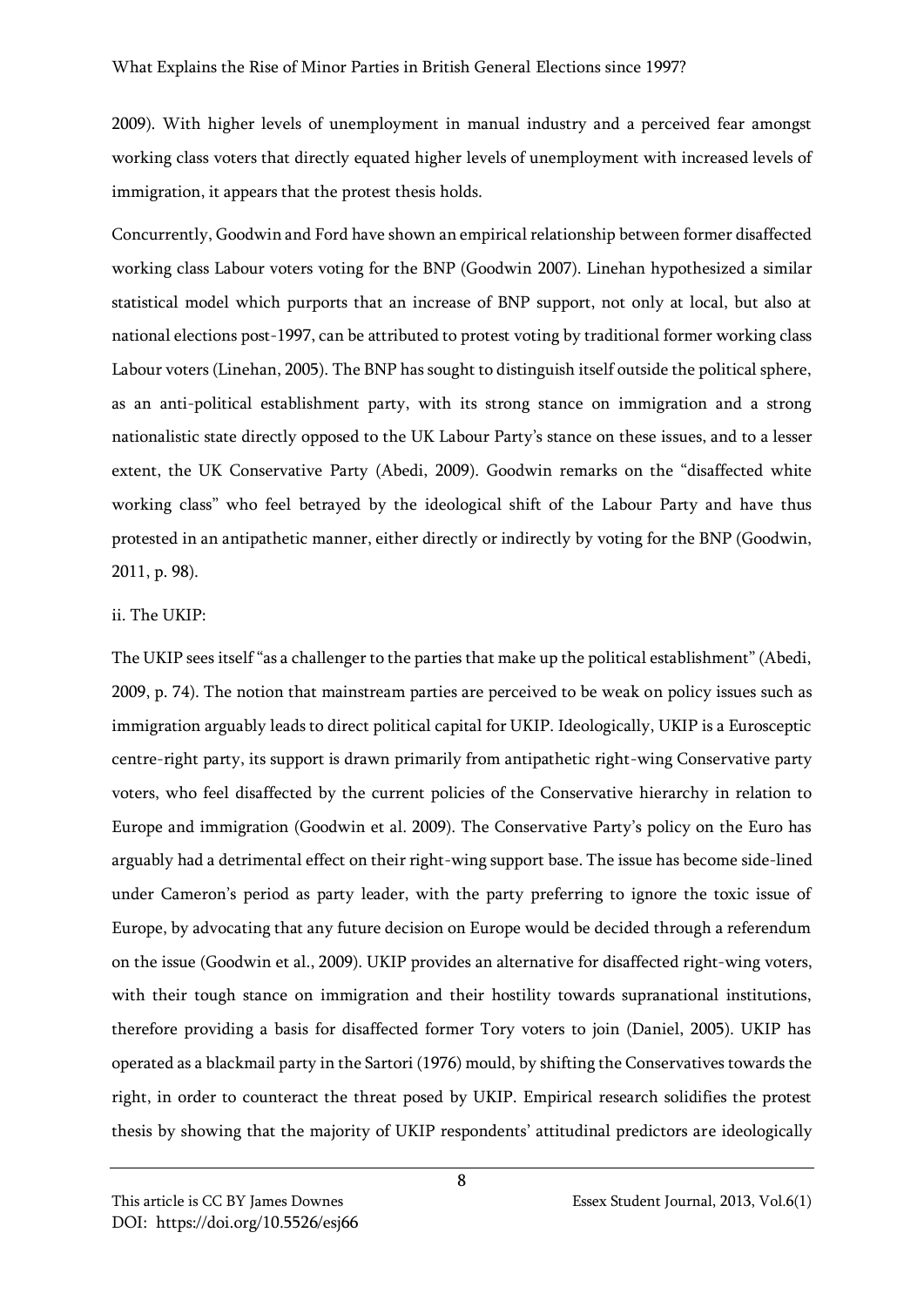right-wing, and hold anti-European Union sentiments (Goodwin et al., 2009). The study found that many voters voted for UKIP due to the negative policies on Europe and immigration that the Conservative Party espoused, alongside a high level of tactical voting by UKIP supporters (Goodwin et al., 2010). This has led to engendering the strength of the protest thesis model in explaining Minor party success since 1997, both at Westminster, European, and local level elections.

iii. The Green Party:

Green Party success post-1997 at UK General Elections can, to an extent, be explained by protest voting. A large degree of Green Party success may have been due to New Labour's centre-right shift according to Birch (2009). New Labour's weak stance on environmentalism and inability to achieve core goals in environmental reforms may have played an integral role in the protest vote, with affluent middle class Labour voters voting for the Greens due to their policy competence on environmentalism. Conceivably, disaffected middle-class Liberal Democrats may directly protest against the Liberal Democrats role in the Coalition at the next General Election (Birch, 2009). These voters may comprise discontented students who may voice their anger at fundamental former Liberal Democrat policies which have been jettisoned in Coalition, such as the increase in Tuition fees. A general perception is that the Liberal Democrat Party may have abandoned core principles of social liberalism, in favour of more classical liberal ideals, of a smaller state and less of an emphasis on pursuing a social reformist agenda (Carter, 2008). The Green Party may likely have been seen not merely as a protest vote by alienated Liberal Democrat voters, but as the most viable alternative party. To a lesser extent, minor parties like 'Respect' have achieved representation in Westminster through the election of Galloway, due to issues such as their strong stance on the Iraq War (Ingle, 2007). A general shift of Muslim voters occurred in Bethnal Green and Bow, with the latter virtually deserting the Labour Party in favour of the Respect Party and to a lesser extent, the Liberal Democrats (Quinn, 2005, p. 176). Therefore, the protest thesis explains that a large extent of support for Minor parties related broadly to voter disaffection, which had a detrimental effect on mainstream party support.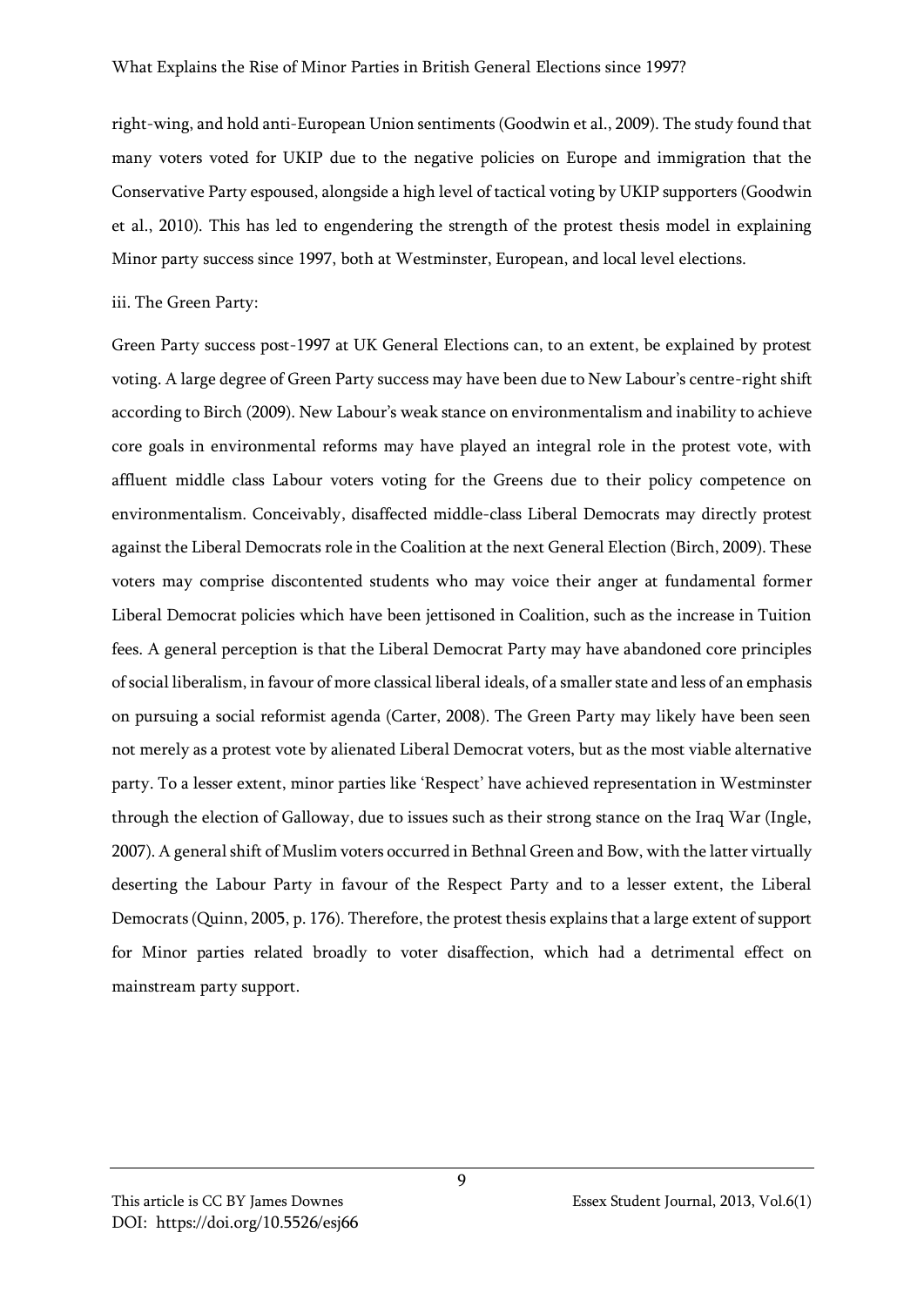## Limitations to minor party success post-1997: The dynamics of minor party support at the local level and the effect of institutional variables in hindering electoral support.

Both Models I and II explain a large degree of variance in the success of minor parties electorally since 1997 in the United Kingdom. Minor parties have gained increased levels of the vote share since 1997, both at national, local, and European level elections. Most significantly though, local and European elections are paramount in explaining the rise of minor party success post-1997 at a national level. In effect, local and European level elections have acted as a springboard for these parties, engendering higher levels of political capital at a national level, therefore boosting political and electoral credibility for these parties. Nonetheless, there are inherent limitations to their electoral success, with only the Green Party translating their vote share into pure electoral representation at Westminster. Firstly, if we compare the success of UK minor parties at General, European, and local elections, then clearly the performance of the majority of minor parties in the latter is far superior. What then explains minor party success at the local level? If we compare the party systems adopted by our West European counterparts, clearly, proportional representation based systems have had a direct impact in affecting the party system and subsequently empowering minor parties (Heywood et al., 2011). In consociational polities such as Belgium, minor parties commonly enter into Coalitions, due to the fragmented nature of the party system<sup>12</sup>(Deschouwer, 2012, pp. 61-3). In the region of Flanders in Belgium, minor parties such as the Flemish Liberals and Democrats, the Green Party and Vlaams Belang have had varying levels of electoral success, more so than minor parties have done in the UK (Mudde, 2000).

The core difference of the minor parties in Flanders is that these minor parties have attained representation and seats in the Flemish Parliament (Hainsworth, 2000). A few studies on minor parties have focussed on institutional variables, such as how the electoral system impacts directly

 $12$  The political separations in Belgium are clearly defined in the Constitution. Belgium is a federal state in which the communities and regions exercise different powers. There are three main language communities in Belgium, namely the Flemish Community, the French Community, and the German Community. The three regions are the Flemish Region, The Brussels Capital Region, and the Walloon Regions. For the sake of clarity, the paper solely focuses on the Flemish legislature which creates laws for the Flemish Community and Flemish Region and works independently from the federal legislature and the legislature of the other Communities and Regions. For further information see:

http://www.belgium.be/en/about\_belgium/government/federale\_staat/structure/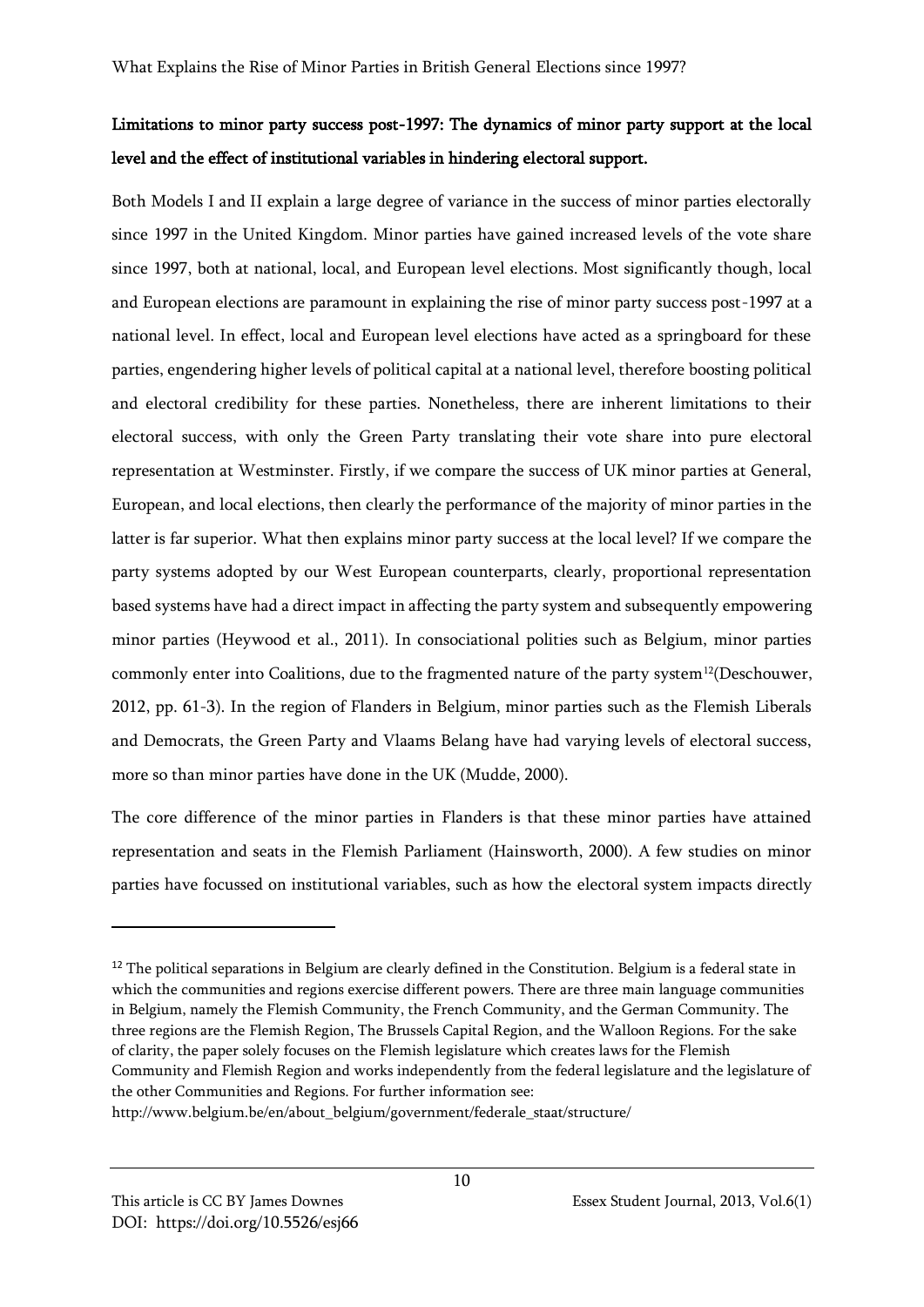on their success (Norris, 2005). As noted earlier, a tendency of the First-Past-The-Post electoral system is that it disadvantages smaller parties, thus making it more difficult for vote shares to translate into seats at Parliament. Conversely, at European level elections, the BNP, UKIP, and the Greens have performed decidedly better (Clark, 2008). In the 2009 European Parliament Elections, the Green Party received 8.6% of the overall vote and the British National Party achieved 6.2%, considerably higher than what both parties achieved at Westminster elections. In terms of the minor parties, the biggest winners were the United Kingdom Independence Party who gained 16.5% of the vote with a total of 13 MEPs for the Party (BBC, 2009).

A large factor in the success of minor parties may be due to the proportional representation based electoral system that is used at European Parliament Elections (Curtice and Steed, 2001). Evidently, whilst minor parties have prospered since 1997 in the UK at General elections, the electoral system used hinders greater representation for these parties at the national legislature, with the above aforementioned parties performing markedly better at both second and third order elections (Goodwin et al., 2009).

#### Conclusion

This essay has explored two different models that explain the mechanisms behind the rise of minor parties in UK General elections since 1997. Empirically, minor parties increased their respective vote shares at a national level. I believe both Models I and II explain the success adequately.<sup>13</sup> Greater opportunities have arisen in minor parties in the UK gaining more exposure and coverage, alongside the changed nature of the social structure in society, which has arguably increased their electoral strength post-1997. The Protest thesis engenders that a large extent of minor party success can be attributed to a negative trend towards mainstream parties, in terms of their policies and empirical data which validates the claim that partisan dealignment is increasing.<sup>14</sup> This model explains that the BNP and UKIP have increased their vote shares by picking up disaffected

 $13$  Nonetheless, if it is the case that the Protest thesis explains Minor Party success more than the opportunities and social structure model, then it is likely that future minor party inroads may rest on further protest voting, which could also act in a counter-productive manner for minor parties in the UK <sup>14</sup> This is evident through an increase in support both locally and nationally for minor parties such as: the UKIP, BNP, the Green Party, and to a lesser extent, Respect.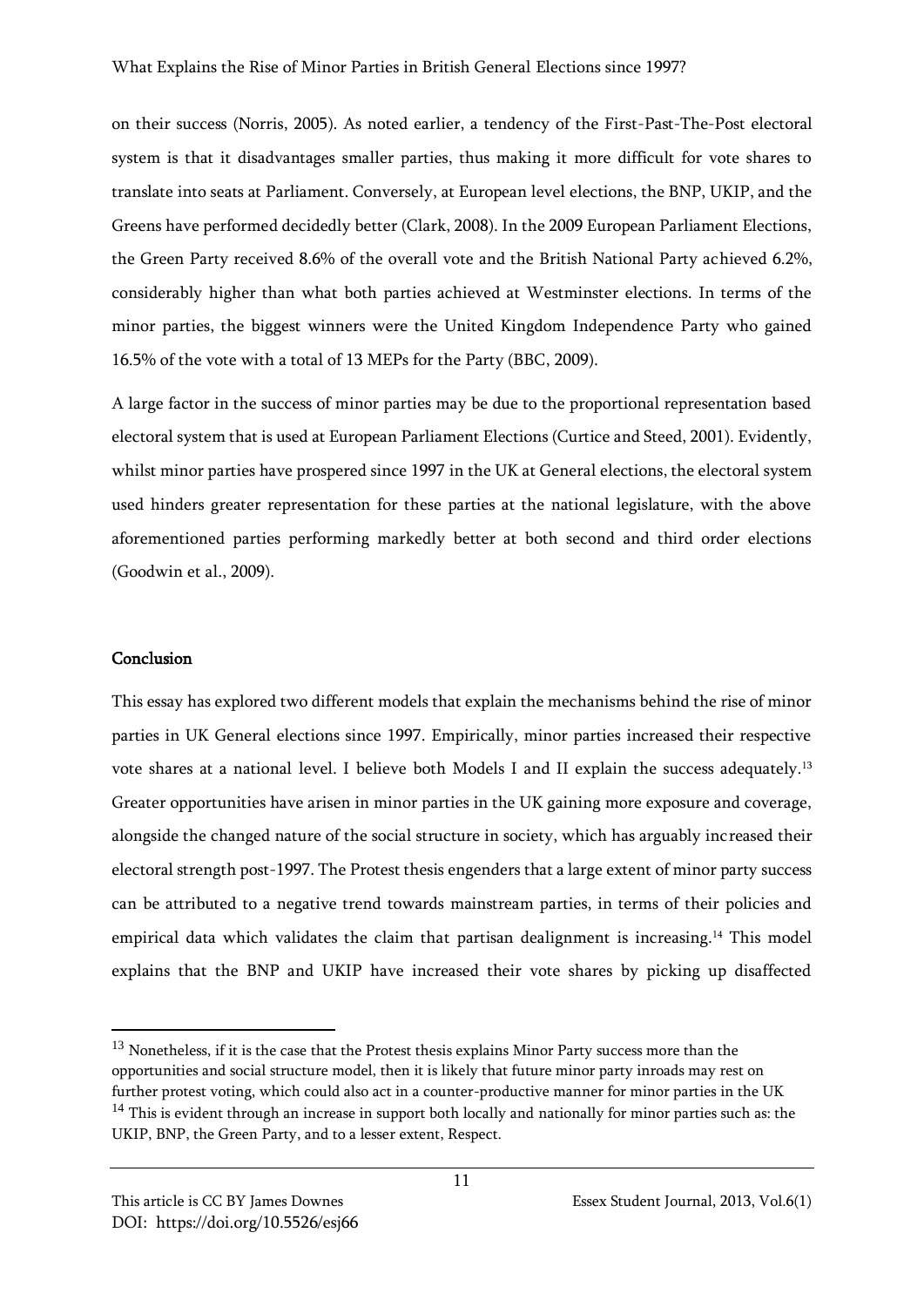traditional working class voters and discontented right-wing Conservative voters. Section II briefly addressed the limitations to minor party success in the UK at national level. Institutional factors such as the First-Past-The-Post system have had a detrimental effect on minor party gains at national level, with the dynamics of local level support normally higher.15Though minor parties have performed significantly well post-1997, clouds inevitably loom ever more on the horizon for minor parties such as the BNP, with party funds dried up, corruption scandals, and leadership problems engulfing the party. The BNP may be supplanted in the future by resurgent and expanding organisations such as the National Front and English Defence League. Question marks remain whether UKIP can gain representation in Westminster and whether the Green Party can hold onto their only seat. Hofstadter's poignant remark about the stinging effect of minor parties resonates well in today's fragmented political climate in the United Kingdom with electoral volatility high on the horizon.16Time will tell whether minor parties wax or wane electorally in the future of British politics.

## References

BBC NEWS. (2009). European Election 2009: UK Results. [Online] Available at:

<http://news.bbc.co.uk/1/shared/bsp/hi/elections/euro/09/html/ukregion\_999999.stm> [Accessed 29 May 2013].

Beitz, C. (1979). *Political Theory and International Relations*. New Jersey: Princeton University Press.

Berlin, I. (2004). Liberty. Oxford: Oxford University Press.

<sup>&</sup>lt;sup>15</sup> These parties have a tendency to perform better electorally at both second and third order elections, rather than at the national level. Furthermore, the 2010 AV Referendum defeat will have been a bitter blow for Minor parties in the UK.

<sup>&</sup>lt;sup>16</sup> Recent events such as the 2011 London Riots encapsulate the negativity towards not only mainstream parties but, in general, towards the political establishment. Additionally, the 2009-10 expenses scandal may have led to increased levels of minor party support at the 2010 General Election.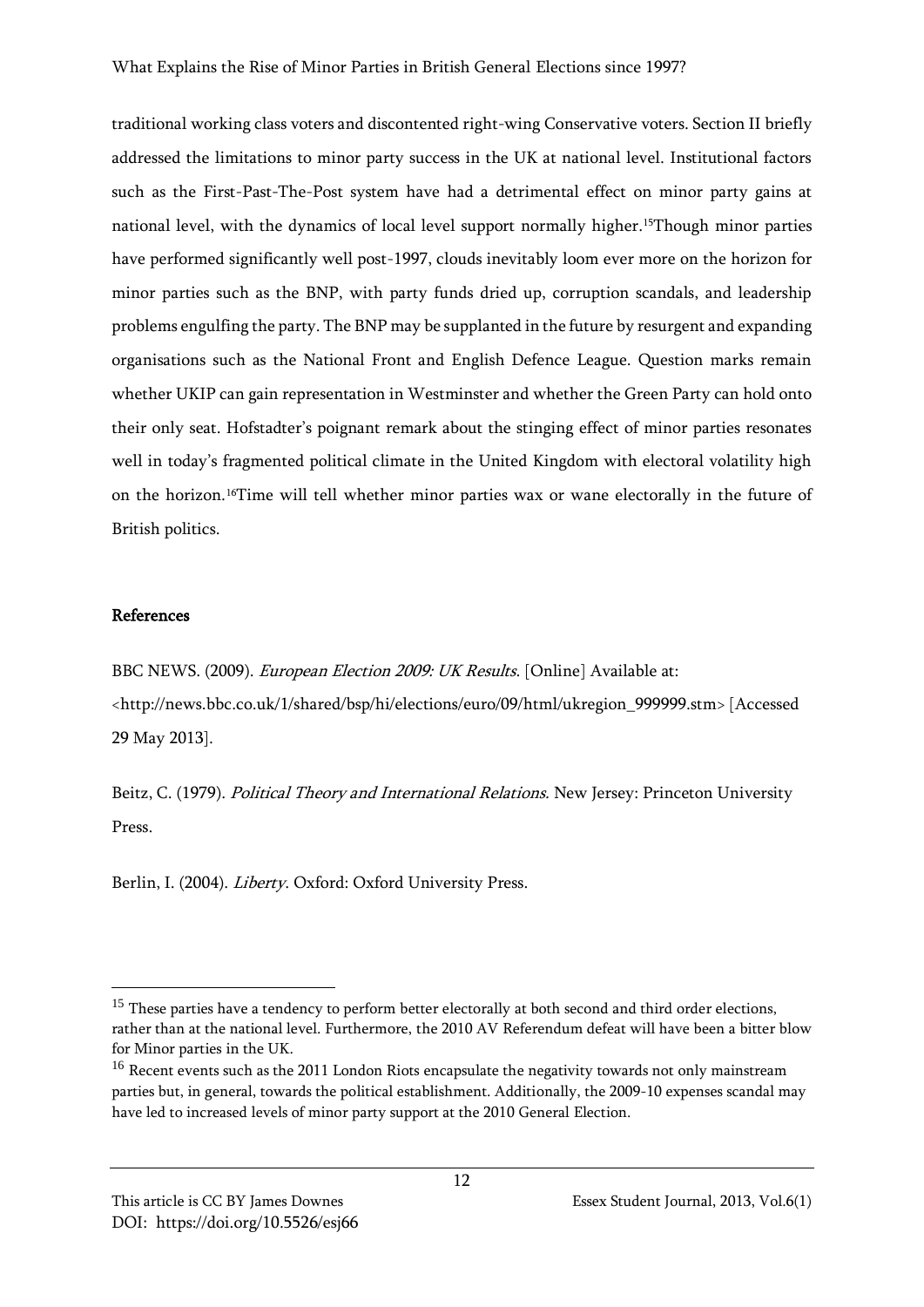What Explains the Rise of Minor Parties in British General Elections since 1997?

Birch, S. (2009). "Real Progress, Prospects for Green Party Support in Britain". *Journal of* Parliamentary Affairs, 62(1), pp. 53-71.

Carter, N. (2008). "The Green Party: Emerging from the Political Wilderness?" *Journal of British* Politics, 3(2), pp .223-40.

Clark, A., Bottom, K., and Copus, C. (2008). "More Similar Than They'd Like to Admit? Ideology, Policy and Populism in the Trajectories of the British National Party and Respect". Journal of British Politics, 3(4), pp. 511-34.

Clarke, H. D. et al. (2004). Political Choice in Britain. Oxford: Oxford University Press.

Copsey, N. and Macklin, G. (eds.). (2011). The British National Party: Contemporary Perspectives. Abingdon: Routledge.

Copus, C. et al. (2009). "Minor Party and Independent Politics beyond the Mainstream: Fluctuating Fortunes but a Permanent Presence". Journal of Parliamentary Affairs, 62(1), pp. 4-18.

Curtice, J. and Steed M. (2001). An Analysis of the Results, In: Butler, D. and Kavanagh, D. (eds.). The British General Election of 2001. Basingstoke: Palgrave, pp. 304-38.

Cutts, D., Ford, R., and Goodwin, M. J. (2009). "Anti-Immigrant, Politically Disaffected or Still Racist After All? Examining the Attitudinal Drivers of Extreme Right Support in Britain in the 2009 European Elections". European Journal of Political Research, 50(3), pp. 1-10.

Daniel, M. (2005). Cranks and Gadflies: The Story of UKIP. London: Timewell Press.

Deschouwer, K. (2012). The Politics of Belgium: Governing A Divided Society. Basingstoke: Palgrave Macmillan.

Downs, A. (1957). An Economic Theory of Democracy. New York: Harper.

Dunleavy, P. and Boucek, F. (2003). "Constructing the Number of Parties." Journal of Party Politics, 9(3), pp. 291-315.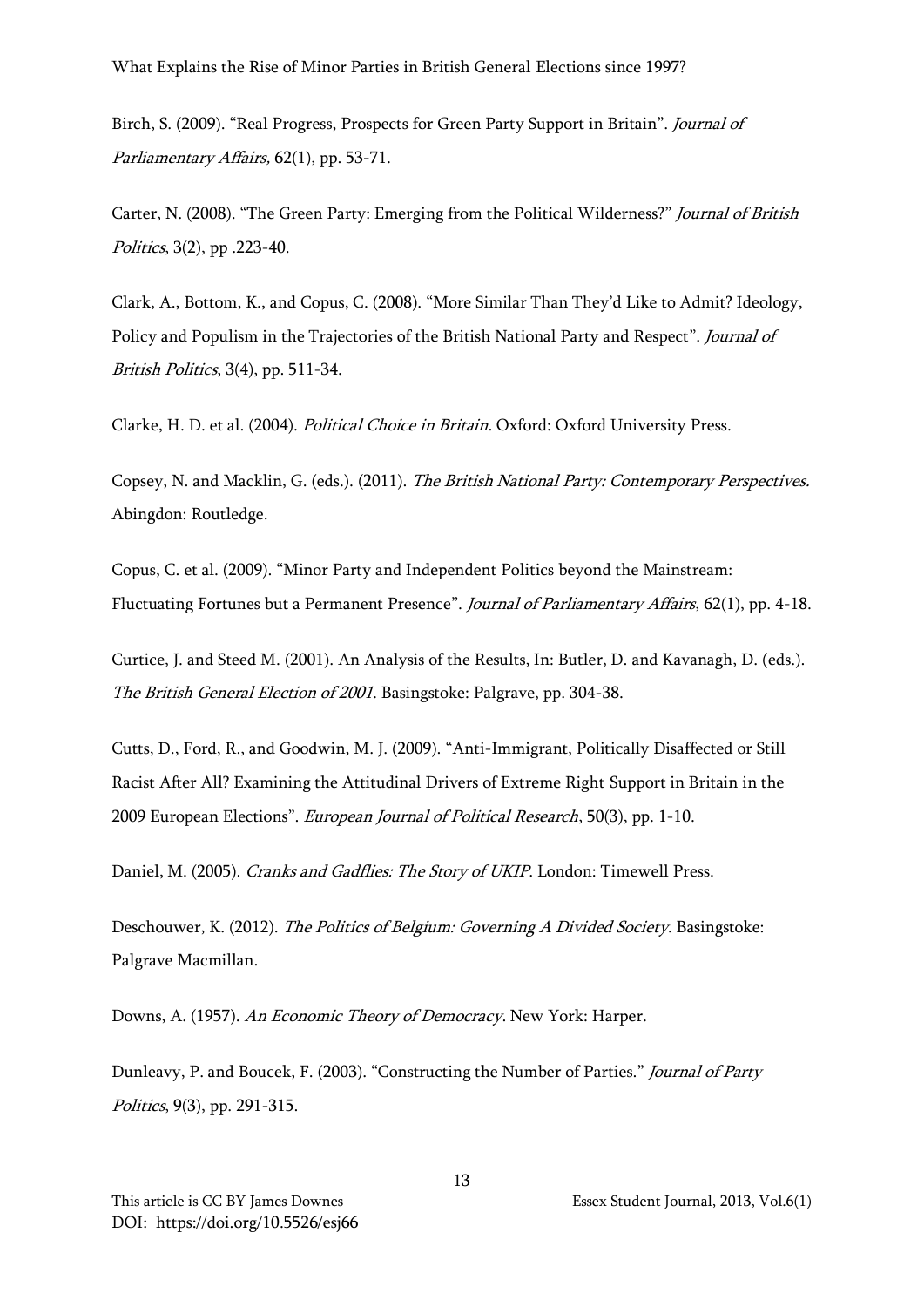Dunleavy, P. (1980). "The Political Implications of Sectoral Cleavages and the Growth of State Employment, Part 2, Cleavage Structures And Political Alignment". Journal of Political Studies, 28(1), pp. 527-49.

Duverger, M. (1972). "Factors in a Two-Party and Multiparty System". Journal of Party Politics and Pressure Groups, pp. 23-32.

Electoral Reform Society. (2010). The UK General Election 2010 In-depth. London: The Electoral Reform Society.

Ford, R., Goodwin, M. J., and Cutts, D. (2010). "Strategic Eurosceptics and polite xenophobes: Support for the United Kingdom Independence Party (UKIP) in the 2009 Parliament elections". European Journal of Political Research, 51(2), pp. 204-34.

Ford, R. and Goodwin, M. J. (2010). "Angry White Men: Individual and Contextual predictors of support for the British National Party". *Journal of Political Studies*, 58(1), pp. 1-25.

Goodwin, M. J. (2007) "The Extreme Right in Britain: Still an 'Ugly Duckling' but for How Long?" The Political Quarterly, 78 (2), pp. 241-250.

Goodwin, M. J. (2011). New British fascism: A rise of the British National Party. Abingdon: Routledge.

Grant, W. (2000). Pressure groups and British politics. Basingstoke : Macmillan.

Hainsworth, P. (2000). The Politics of the Extreme Right, From the Margins to the Mainstream. London : Pinter.

Hay, C. (1999). The Political Economy of New Labour. Manchester: Manchester University Press.

Heywood, P. et al. (2011). *Developments in European Politics*. Basingstoke: Palgrave Macmillan.

Ingle, S. (2007). *The British Party System: An Introduction*, 4<sup>th</sup> Edition. London: Routledge.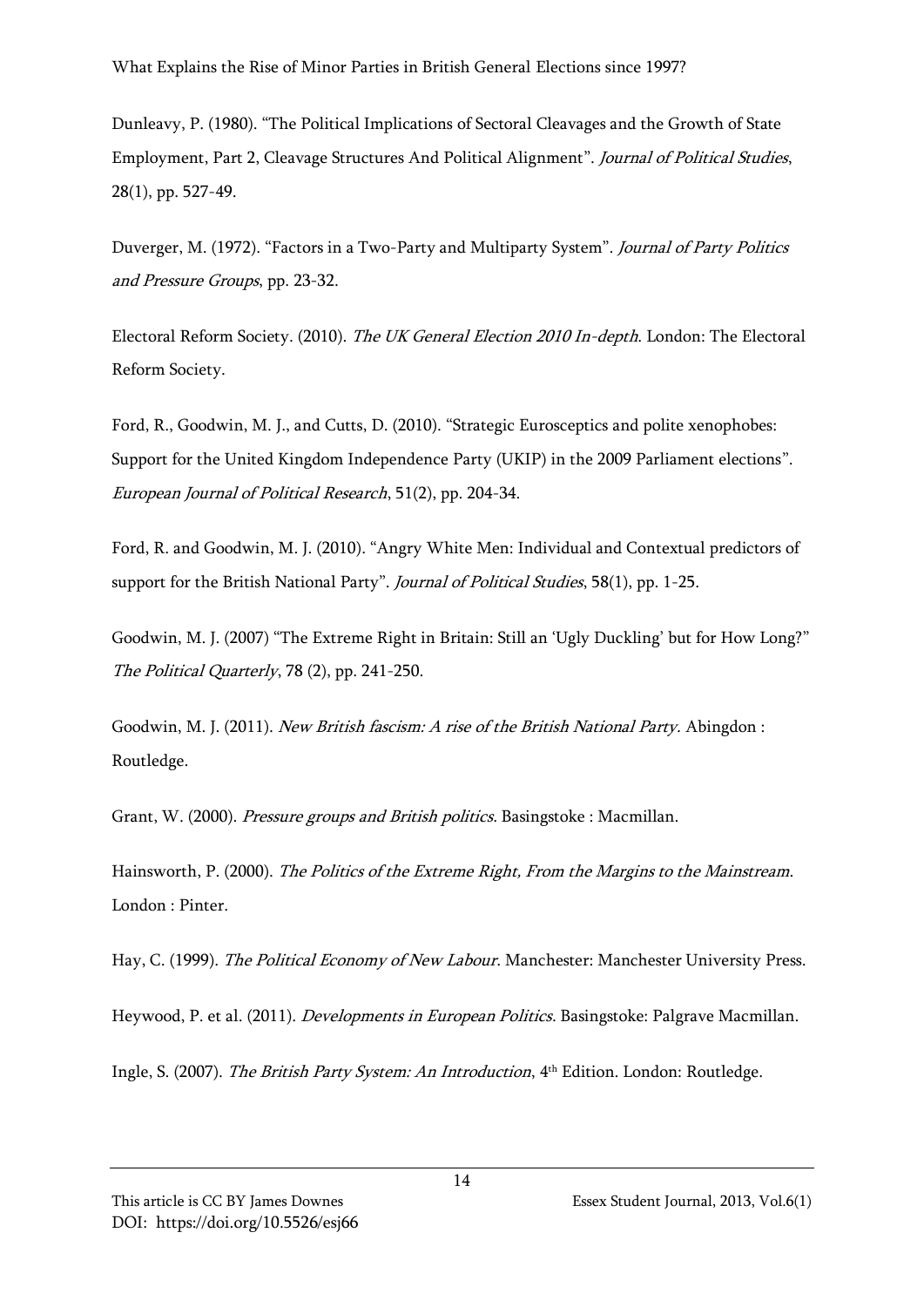What Explains the Rise of Minor Parties in British General Elections since 1997?

Inglehart, R. (1990). Culture Shift in Advanced Industrial Society. Princeton: Princeton University Press.

Jones, O. (2011). *Chavs: Demonization of the Working Class*. London: Verso Books.

Kimber, R. (2012). Party Vote in UK General Elections since 1945. Political Science Resources, [Online] Available at: <http://www.politicsresources.net/area/uk/partyvote.htm> [Accessed: 18 December 2013].

Laakso, M. R. and Taagepera, R. (1979). "Effective Number of Parties: A Measure with Application to West Europe". Journal of Comparative Political Studies, 12(3), pp. 3-27.

Linehan, T. (2005). Whatever happened to the Labour movement? Proletarians and the far right in Contemporary Britain. In: Copsey, N. and Renton, D. (eds.). *British Fascism, the Labour* movement and the state. Basingstoke: Palgrave-Macmillan, pp. 160-81.

Lynch, P. (2007). "Party System change in Britain: Multi-Party Politics in a Multi-Level Polity". Journal of British Politics, 2(3), pp. 323-46.

Meguid, B. (2005) "Competition Between Unequals: The Role of Mainstream Party Strategy in Niche Party Success". American Political Science Review, 99(3) pp. 347-59.

Mudde, C. (2000). The Ideology of the extreme right. Manchester: Manchester University Press.

Norris, P. (2005). Radical Right, Voters and Parties in the Electoral Market. Cambridge: Cambridge University Press.

Odmalm, P. (2012). "Party competition and positions on immigration: Strategic advantages and spatial locations." Comparative European Politics, 10(1), pp. 1-22.

Quinn, T. (2006). "Choosing the Least-Worst Government: The British General Election of 2005". West European Politics, 29(1), pp. 169-78.

Sartori, G. (1976). Parties and Party Systems. Cambridge: Cambridge University Press.